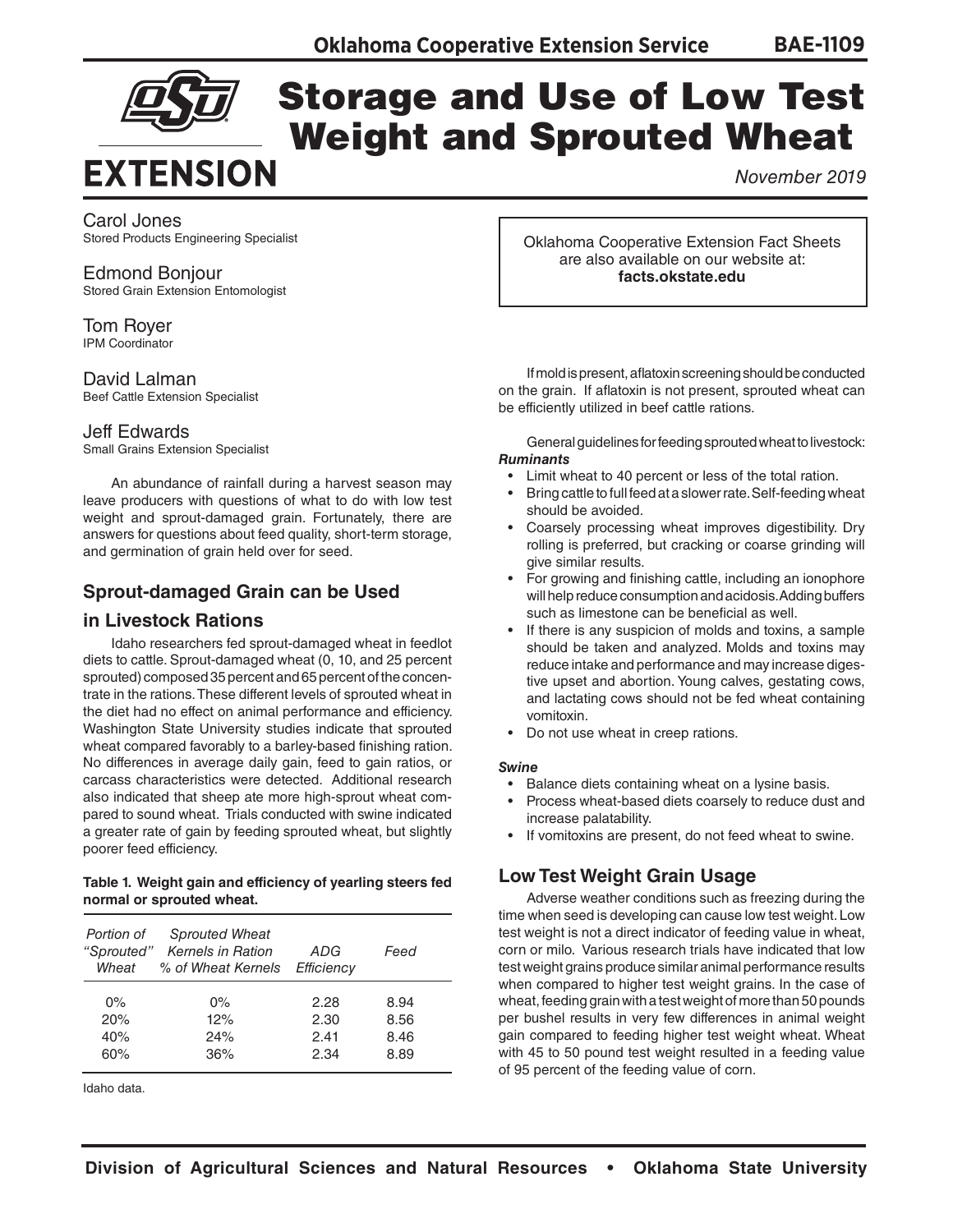### **Nutritional Information**

Energy content of cereal grain is a useful measure of the nutritional value of the grain. Research has found that severely frost-damaged or sprouted grain may have slightly lower energy and digestibility levels than undamaged crops. However the reduced levels are still within the acceptable range for livestock feed. Frost damaged grain may have a higher sugar and lower starch concentration. The fiber and ash content may also be lower. Crude protein content may be higher in frost damaged or sprouted grain while starch content may be lower.

|           |  |  | Table 2. Effect of sprouting on nutrient characteristics |
|-----------|--|--|----------------------------------------------------------|
| of wheat. |  |  |                                                          |

|                   | Non-Sprouted | Sprouted |  |
|-------------------|--------------|----------|--|
| Bushel weight, Ib | 60.4         | 55.96    |  |
| CP, %             | 12.32        | 13.16    |  |
| Fat, %            | 0.79         | .88      |  |
| Crude fiber, %    | 3.22         | 3.57     |  |
|                   |              |          |  |

Idaho data.

# **Storing Moist or Sprouted Grain**

Grain with a moisture content of more than 12.5 percent will be at risk in storage regardless of test weight, sprouting or quality. The higher the moisture content, the higher the risk. Moist grain increases the chance of mold, mustiness, odor and insect damage. Excess moisture must be reduced as quickly as possible using aeration to ensure successful storage. During summer aeration, about ½ percent of moisture is removed from 12 percent grain during one cooling cycle. A "cooling cycle" is the amount of time required to cool the entire grain mass from one temperature to another. For bins with aeration systems producing 1/10 cfm/bu (typical aeration for steel bins) as much as 150 hours of fan run-time may be required for one cooling cycle. If the bin is peaked, additional hours are required. If the aeration system produces 1/5 cfm/ bu, the cooling cycle will move twice as fast. (More information about grain aeration is available in Extension Fact Sheets BAE-1102 and BAE-1103.) The moisture content of sprouted grain is actually 1.0 to 1.5 percent higher than the grain moisture meter indicates. If the moisture meter reads 10.5 percent or less, the sprouted grain will have a moisture content of 12 percent or less and the risk during storage is low. For higher moisture content grain, monitor the grain every two days until the moisture content has reduced to safe storage levels. Seed that has sprouted to the point that it has visible plant parts is not a good candidate for storage.

If aeration is not available, it is advisable to turn the grain mass to mix layers of moist and drier grain. The bin may be "cored" by pulling the center core grain out of the bin using the unload spout or conveyor hopper. Coring also improves the distribution of air during aeration and improves system performance.

**Warning:** Moist grain respires at a higher rate than dry grain. During respiration, oxygen is converted to carbon dioxide which can create a safety hazard for workers entering the storage unit. Extreme caution should be used when entering bins containing moist grain. Check for low oxygen or high carbon

dioxide levels using a CO<sub>2</sub> and an O<sub>2</sub> detector. Operate the aeration fans for 30 minutes to an hour to exchange air in the grain and headspace with fresh air.

# **Can Sprout Damaged Wheat be Saved for Seed?**

The answer to this question depends on several variables, but the most important among these is the level of sprout damage that has occurred. Wheat that has roots or coleoptiles visibly protruding from the seed coat should not be saved for seed. It is likely that these important plant parts would be knocked off during seed handling and germination would be extremely low.

Grain that shows some signs of germination such as swelling or a split seed coat may still be viable for use as seed if some precautions are taken. As with any seed wheat, a germination test is essential. Germination ability decreases more rapidly in sprout-damaged seed than in non-sproutdamaged seed. It is worthwhile to perform one germination test just after harvest and one just before planting on wheat seed that is suspected of having sprout damage.

A method to determine germination can be conducted as follows:

- Wheat should be at a temperature around 70 F.
- Place 1.5 inches of sand in a box and place 50 wheat seeds in the sand.
- Cover the seeds with an additional 1 inch of sand.
- Wet the sand with water but there should not be standing water.
- Keep sand moist for seven days.
- At the end of seven days, count the emerged seedlings.
- The germination percentage is calculated by dividing the number of emerged seedlings by 50 and multiplying by 100.

The standard for certified seed is 85 percent. Producers can use wheat with a lower germination percentage as long as they increase the seeding rate to compensate.

Finally, it is important to remember that sprouting damage will likely reduce the vigor of seed wheat and shorten the coleoptile length. This affects the ability of the wheat seedling to break through the soil surface once germination has occurred. A good rule of thumb is to never plant sprout-damaged wheat deeper than 1 inch. Most wheat that has a good germination at sowing will be able to emerge from this depth if soil factors such as crusting do not prohibit emergence.

# **Insect Activity in Low Test Weight**

### **or Sprouted Grain**

Insect management for short-term storage of low-test weight or sprouted grains should not pose any unique problems compared to storing high-quality grain as long as the grain is dry (12.5 percent or less moisture). Stored-grain insects are not brought in from the field, so the condition of the grain and bin before the grain is put into storage are important to keeping the grain from becoming infested. PREVENTION is the key.

Newly harvested grain can become contaminated with stored-grain insects by contact with grain that was previously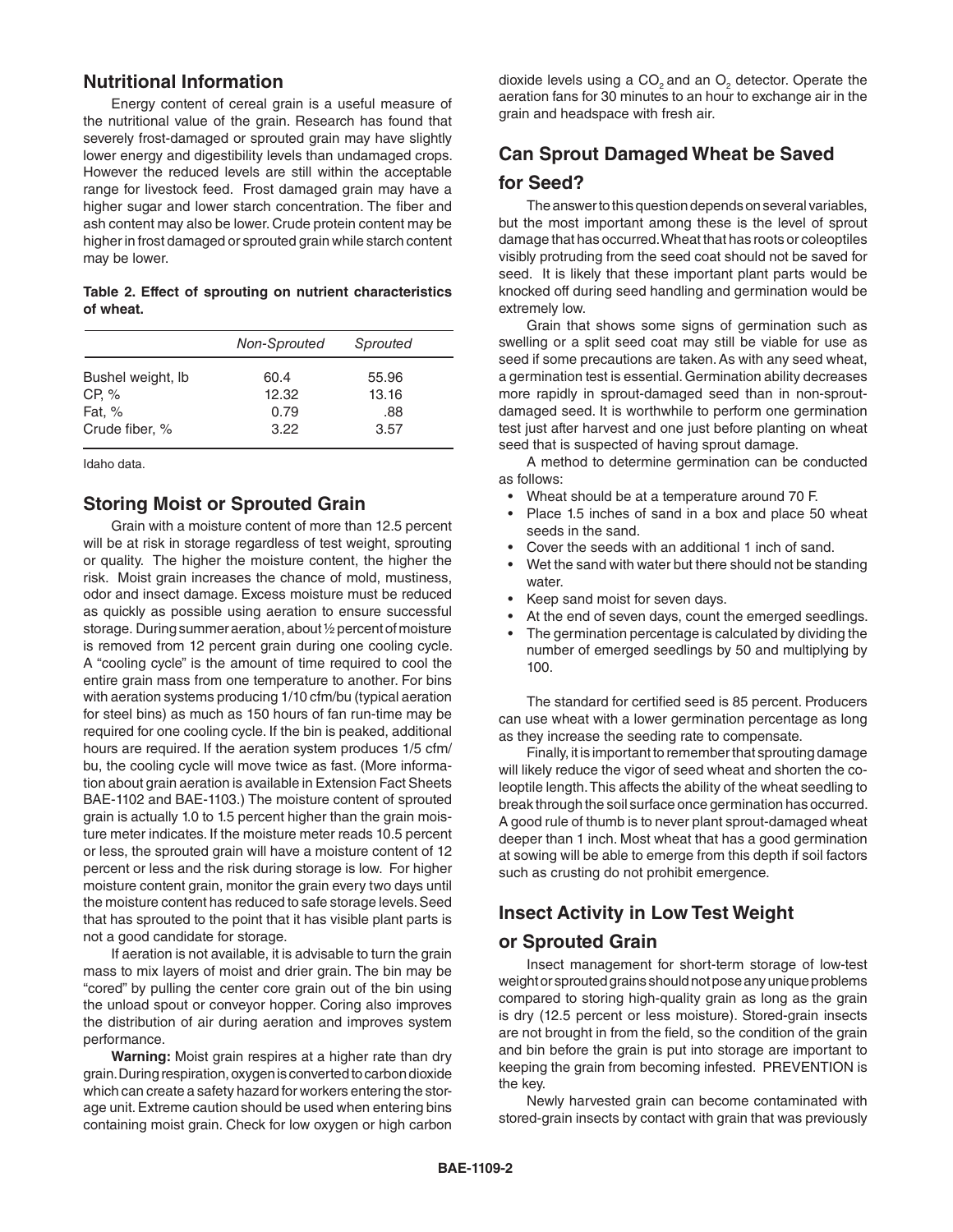infested. This can occur in combines, truck beds, wagons, augers, bucket lifts or other equipment that is used to move or handle grain. Therefore, the harvest, handling and storage equipment should be cleaned before any grain is harvested, hauled, moved or stored.

Take the following measures to ensure that there is little chance of a previous infestation becoming a problem:

- Sweep out or vacuum all equipment and remove all old grain. After cleaning, you may want to apply a residual insecticide.
- Thoroughly sweep and clean all parts of the empty bin, including ledges, rafters, augers, etc.
- Remove all debris from fans, exhausts and aeration ducts—especially from beneath slotted floors.
- Seal all unnecessary openings in the grain bin.
- Remove all vegetation and debris within a 10-foot radius of the bin.
- Spray cleaned areas around the bin with a residual herbicide to keep weeds from growing and creating harborage for migrating insects.
- Use a residual empty-bin spray on all surfaces of the inside of the bin, until runoff.
- Empty bins, especially those with false floors, can be fumigated with a phosphine product. You must be certified in pesticide application category "7C Fumigation" to apply any fumigant.
- Aerate grain whenever the outside air temperature is at least five degrees cooler (but not more than 20 degrees cooler) than the average grain temperature.

As long as the grain is dry (12.5 percent or less moisture) and is going to be used within a week to a month, no insecticide grain treatments should be needed. If the grain is going to be stored for a longer time, then consider using a grain protectant at harvest and manage it for long-term storage.

Even though harvest is extremely challenging during unusually wet spring and summer periods, producers do have options for their crop. Think through the options listed above—using the grain as feed, storing it short term, and even saving some of it for next year's seed—and make the best choice for your operation.

#### **References**

- ANSI-3029, "Feeding High Quality, Low Test Weight and Sprouted Wheat", Oklahoma Cooperative Extension Service Fact Sheet.
- "K-State Research: Sprouted Wheat Can Be Used For Seed Sometimes". K-State Research and Extension Newsletter. July 2, 2004. [http://www.oznet.ksu.edu/news/sty/2004/](file:///Volumes/Publications/%20%20%20Pubs/%20Fact%20Sheets/BAE/BAE-1100/BAE-1109/edu/news/sty/2004/sprouted_wheat070204.htm) [sprouted\\_wheat070204.htm](file:///Volumes/Publications/%20%20%20Pubs/%20Fact%20Sheets/BAE/BAE-1100/BAE-1109/edu/news/sty/2004/sprouted_wheat070204.htm)
- "What to Do with Sprouted Grains?" Manitoba Agriculture, Food and Rural Initiatives, [http://www.gov.mb.ca/agriculture/](file:///Volumes/Publications/%20%20%20Pubs/%20Fact%20Sheets/BAE/BAE-1100/BAE-1109/agriculture/livestock/nutrition/bza21s05.html) [livestock/nutrition/bza21s05.html](file:///Volumes/Publications/%20%20%20Pubs/%20Fact%20Sheets/BAE/BAE-1100/BAE-1109/agriculture/livestock/nutrition/bza21s05.html)
- "Feeding Frost-Damaged and Sprouted Grain to Livestock", Saskatchewan Agriculture and Food, [http://www.agr.gov.](file:///Volumes/Publications/%20%20%20Pubs/%20Fact%20Sheets/BAE/BAE-1100/BAE-1109/.ca/docs/production/feedingFrostDamagedGrain.asp) [sk.ca/docs/production/feedingFrostDamagedGrain.asp](file:///Volumes/Publications/%20%20%20Pubs/%20Fact%20Sheets/BAE/BAE-1100/BAE-1109/.ca/docs/production/feedingFrostDamagedGrain.asp)